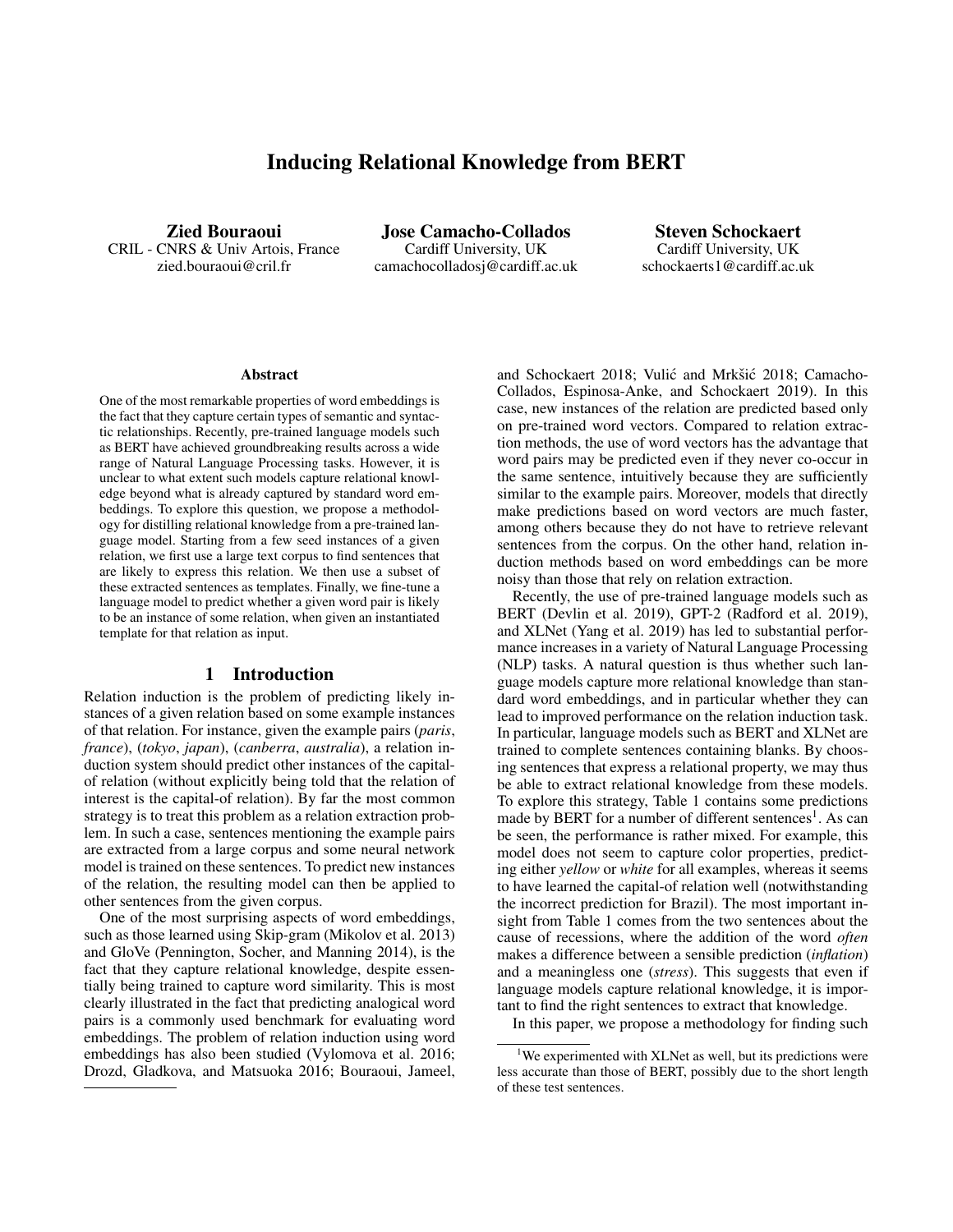| <b>Sentence</b>                              | <b>BERT</b> |
|----------------------------------------------|-------------|
| The color of the banana is .                 | yellow      |
| The color of the avocado is .                | yellow      |
| The color of the carrot is .                 | yellow      |
| The color of the tomato is $\_\_$ .          | white       |
| The color of the kiwi is $\_\_$ .            | white       |
| The capital of Japan is .                    | tokyo       |
| The capital of France is ___.                | paris       |
| The capital of Australia is .                | canberra    |
| The capital of the US is $\_\_$ .            | washington  |
| The capital of Brazil is ___.                | santos      |
| Recessions are caused by ___.                | inflation   |
| Recessions are often caused by ___.          | stress      |
| Hangovers are caused by ____.                | stress      |
| I took my umbrella because it was ___.       | warm        |
| He didn't go to school because it was a      | secret      |
| I like to have ___ for breakfast.            | them        |
| Her favorite subject in school was           | english     |
| His favorite day of the week is ___.         | christmas   |
| They saw lots of scary animals such as ____. | bears       |
| He likes ____ and most other vegetables.     | potatoes    |

Table 1: Predictions by the BERT-Large-Uncased pretrained language model for selected sentences.

trigger sentences based on a large text corpus. Similar as in relation extraction systems, we start by finding all sentences from the corpus that mention the example word pairs we have been given. We then filter these sentences to identify those that express the considered relation. To test whether a new word pair  $(s, t)$  is an instance of the same relation, we then replace the example word pairs from the remaining sentences by the pair  $(s, t)$  and use a language model (BERT in our experiments) to determine whether the resulting sentence is still natural. Crucially, note that the prediction about the pair  $(s, t)$  does not rely on any sentences from the corpus mentioning  $s$  and  $t$ . This means in particular that the accuracy of the predictions relies purely on the relational knowledge that is captured in the pre-trained language model. We only use the text corpus to find predictive trigger sentences.

# 2 Related Work

Inducing knowledge from word embeddings. Several authors have studied to what extent word embeddings capture meaningful attributional and relational knowledge. Most of these works are inspired by the finding of Mikolov, Yih, and Zweig (2013) that word embeddings capture analogies. For instance, Rubinstein et al. (2015) analyzed how well pretrained Skip-gram and GloVe vectors are able to predict properties of nouns, focusing on both taxonomic properties (e.g. being a bird) and attributive properties (e.g. being dangerous). In general, they obtained encouraging results for taxonomic properties but concluded that the ability of word vectors to predict attributive properties is limited. Similarly, Gupta et al. (2015) show that word vectors can to some extent predict ordinal attributes of cities and countries. For instance, they showed that countries can be ranked by GDP by training a linear regression model on the word vectors of the countries. The extent to which vector differences and other linear transformations between two words capture their relationship was also analyzed by subsequent works (Vylomova et al. 2016; Drozd, Gladkova, and Matsuoka 2016; Bouraoui, Jameel, and Schockaert 2018). While proved successful in many cases, and even somewhat supported by theoretical insights (Arora et al. 2016; Allen and Hospedales 2019), simple linear transformations of word vectors have been found limiting in more general settings (Levy and Goldberg 2014; Linzen 2016; Rogers, Drozd, and Li 2017; Nissim, van Noord, and van der Goot 2019). Another line of work has therefore advocated to directly learn relation vectors from distributional statistics, i.e. vectors encoding the relationship between two words (Washio and Kato 2018a; Jameel, Bouraoui, and Schockaert 2018; Espinosa Anke and Schockaert 2018; Joshi et al. 2019; Washio and Kato 2018b; Camacho-Collados et al. 2019).

Inducing knowledge from language models. Recently, probing tasks have been used to better understand the nature of the representations learned by neural language models, although most works have generally focused on linguistic aspects (Hewitt and Manning 2019; Goldberg 2019; Jawahar, Sagot, and Seddah 2019; Tenney, Das, and Pavlick 2019). More closely related to our work, Forbes, Holtzman, and Choi (2019) analyze to what extent properties and affordances of objects can be predicted using neural language models, by relying on manually chosen sentences. For instance, to determine whether accordions are squishy, they consider the sentence "An accordion is squishy". Whether the property applies or not is then predicted from the resulting output of the language model (e.g. the output vector of the [CLS] token in the case of BERT). When training this classifier, they also fine-tune the pre-trained language model. Our work differs in that we consider arbitrary relations (as opposed to the object-property and object-affordance relations) and the fact that we automatically identify the most appropriate trigger sentences for each relation. The problem of extracting relational knowledge from the BERT language model was also studied very recently in Petroni et al. (2019). In this work, a wide range of relations is considered, but their approach again depends on manually chosen trigger sentences. Another difference with our work is that they focus on predicting tail words  $t$  that are related to a given source word s, whereas we focus on relation classification. Finally, Bosselut et al. (2019) propose an automatic knowledge graph construction method based on transformer language models. However, they rely on large amounts of training data<sup>2</sup>, whereas we focus on settings where only a handful of training examples are given, thereby relying on the relational knowledge captured by BERT instead of the ability of the model to generalize.

Within a broader context, the importance of finding the right input sentences when extracting knowledge from language models was also considered by Amrami and Gold-

<sup>&</sup>lt;sup>2</sup>100K triples for learning 34 relation types for their Concept-Net experiments, and 710K training triples for ATOMIC.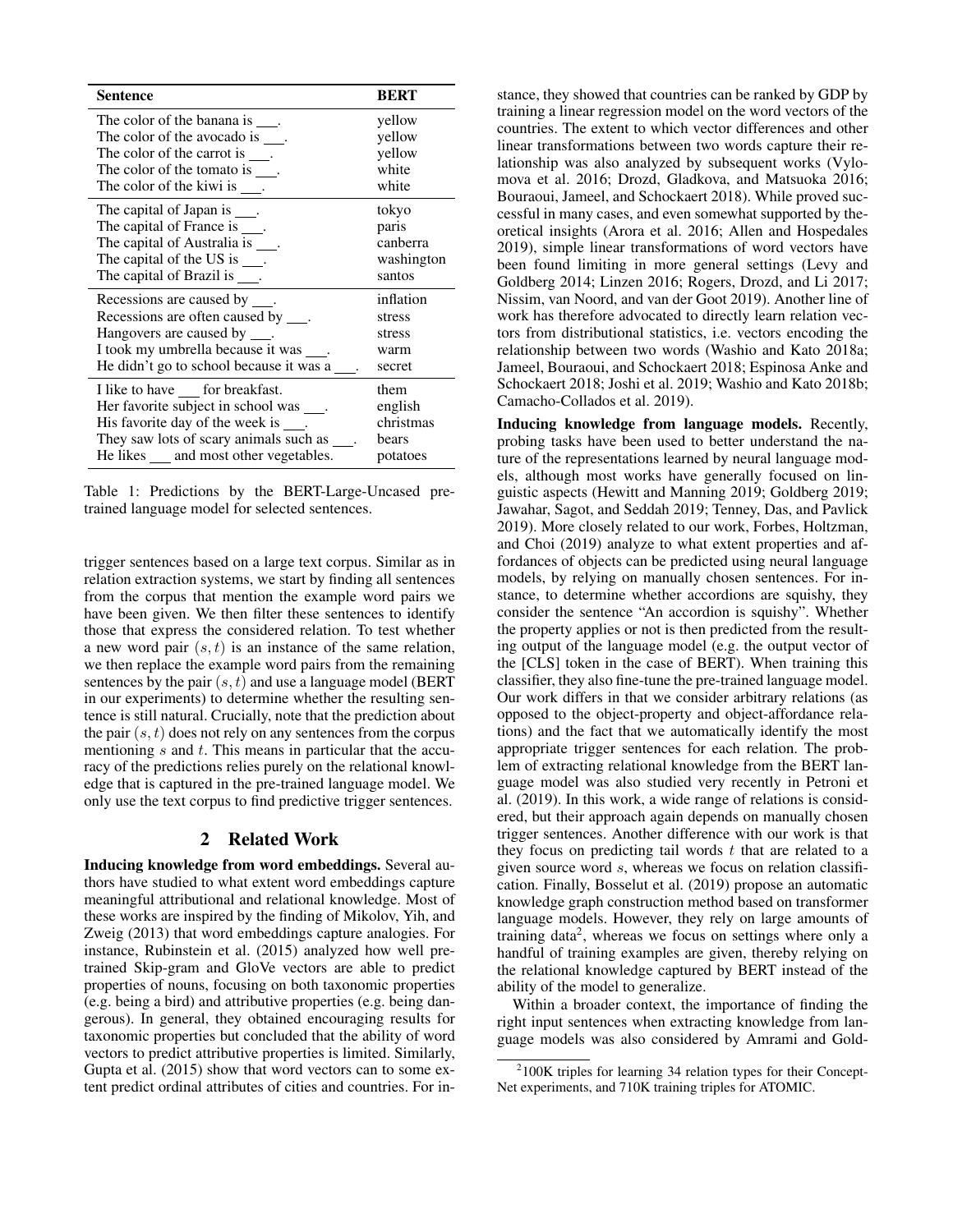berg (2018). Specifically, they consider the problem of characterizing word senses using language models. For instance to characterize the sense of the word *sound* in the sentence "I liked the sound of the harpsichord", a standard approach would be to look at the predictions of a language model for the input "I liked the  $\_\_$  of the harpsichord". However, they found that better results can be obtained by instead considering the sentence "I liked the sound and  $\quad$  of the harpsichord". Finally, Logan IV et al. (2019) have pointed out that neural language models are severely limited in their ability to capture factual knowledge, which they use as a motivation to study knowledge graph enhanced language models.

## 3 Methodology

In this section we describe a method for relation induction using language models. As highlighted in the introduction, a key challenge is to find the right linguistic pattern to use as input to the language model. Let us write  $\phi(h, t)$  to denote a sentence which mentions some head word  $h$  and tail word  $t$ . For instance, consider the following sentence:

 $\phi$ (*Paris*, *France*) = *Paris is the capital of France.* 

We will treat such sentences as templates, which can be instantiated with different word pairs, e.g.:

$$
\phi(Rome, Italy) = \underline{Rome} \text{ is the capital of } \underline{Italy.}
$$
  

$$
\phi(Rome, France) = \underline{Rome} \text{ is the capital of } \underline{France.}
$$
  

$$
\phi(Trump, Obama) = Trump \text{ is the capital of } \underline{Obama}
$$

Our main intuition is that a language model should be able to recognize that the sentence  $\phi$ (*Rome*, *Italy*) is natural, while φ(*Rome*, *France*) and φ(*Trump*, *Obama*) are not. Note, however, that this example relies on the fact that the template  $\phi$ is indicative of the capital-of relation. Clearly this is not the case for all sentences mentioning *Paris* and *France*. For instance, consider the following sentence:

φ 0 (*Paris*, *France*) = *The Eiffel tower is in Paris, France.*

A sentence such as  $\phi'$  (*Rome*, *Italy*) is clearly not natural, hence we cannot use  $\phi'$  to find new instances of the capitalof relation. Let us assume that the following examples of a given relation are given:  $\{(s_1, t_1), ..., (s_n, t_n)\}$ . Based on the aforementioned intuitions, we propose a strategy for finding likely additional instances of that relation, consisting of the following three steps:

- 1. Find all sentences  $\phi(s_i, t_i)$  mentioning the source and target word of one of the given examples.
- 2. Filter the resulting templates  $\phi$ , keeping only those which seem to express the considered relationship. In particular, to determine the adequacy of a template  $\phi$ , we check whether a pre-trained language model can predict the corresponding tail words  $t_1, ..., t_n$  from the sentences  $\phi(s_1, \_, \_, \ldots, \phi(s_n, \_)$  and the corresponding head words  $h_1, ..., h_n$  from the sentences  $\phi($ , t<sub>1</sub>), ...,  $\phi($ <sub>,</sub> t<sub>n</sub>).
- 3. Fine-tune a language model to predict from instantiations  $\phi(s, t)$  of the remaining templates whether  $(s, t)$  is likely to be an instance of the relation.

We now explain these steps in more detail.

## 3.1 Finding Candidate Sentences

The first step is straightforward. Given a set of word pairs  $\mathcal{R} = \{(s_1, t_1), ..., (s_n, t_n)\}\$ , we extract all sentences mentioning one of these word pairs  $(s_i, t_i)$ . We will use a Wikipedia corpus for this purpose, although other large corpora would also be suitable. We only consider sentences with at most 100 words and a maximum window size of 15 between the occurrences of the words  $s_i$  and  $t_i$ .

## 3.2 Filtering Templates

Let  $\phi_1(x_1, y_1), ..., \phi_m(x_m, y_m)$  be the set of all sentences extracted for the given set of word pairs  $\mathcal{R}$ , where  $(x_i, y_i) \in$  $R$  for every *i*. The aim of the filtering step is to select templates  $\phi_j$  which are such that most of the sentences  $\phi_i(s_1, t_1), ..., \phi_i(s_n, t_n)$  are natural. In other words, we want to identify sentences  $\phi_j(x_j, y_j)$  which express the considered relationship in general, rather than being specifically about  $x_j$  and  $y_j$ . For many of the extracted sentences this may not be the case, as they might simply mention the two words for an unrelated reason (e.g. "Paris Hilton arrived in France today.") or they might only be sensible for the particular word pair (e.g. "The Eiffel Tower is located in Paris, France."). Moreover, some sentences may not directly express the considered relationship, but might nonetheless provide some useful evidence. Consider for instance the following sentences:

- $\phi_1$ : *Paris is located in central France.* (1)
- $\phi_2$ : *Paris is the largest city in France.* (2)
- $\phi_3$ : Paris *is one of the oldest cities in France.* (3)

While none of these sentences asserts the capital-of relationship, a word pair  $(s, t)$  for which the assertions  $\phi_1(s, t)$ ,  $\phi_2(s,t)$  and  $\phi_3(s,t)$  are all true is nonetheless likely to be an instance of the capital-of relation. The problem we consider is thus to rank the templates  $\phi_1, ..., \phi_m$  by their usefulness. If there are any templates that directly express the relation, then those should ideally be used. However, for many commonsense relations, we may not have such sentences as commonsense knowledge is rarely asserted explicitly (Gordon and Durme 2013), in which case we have to instead rely on sentences providing indirect evidence, such as (1)–(3).

To assess the usefulness of the template  $\phi_i$ , we use a pretrained BERT model to fill in the blanks in the sentences  $\phi_i(s_1, \_, \_, ..., \phi_i(s_n, \_)$  and  $\phi_i(\_, t_1), ..., \phi_i(\_, t_n)$ , where we write e.g.  $\phi_i(s_1, \_)$  for the sentence  $\phi_i(s_1, t_1)$  in which  $t_1$ was replaced by a blank. Note that other masked language models such as XLNet could also be used. We then simply count for how many of these  $2n$  sentences the correct word was among the top- $k$  predictions. Specifically, let us write  $T_{ij}$  for the set of top-k predictions for the sentence  $\phi_i(s_j, \underline{\hspace{0.3cm}})$  and  $S_{ij}$  for the set of top-k predictions for the sentence  $\phi_i(\_, t_i)$ . The templates  $\phi_i$  are then ranked based on the following score:

$$
score_1(\phi_i) = \sum_{j=1}^{n} \mathbb{1}[s_j \in S_{ij}] + \mathbb{1}[t_j \in T_{ij}] \tag{4}
$$

where  $\mathbb{1}[s_j \in S_{ij}]$  is 1 if  $s_j \in S_{ij}$  holds and 0 otherwise, and similar for  $\mathbb{1}[t_i \in T_{ij}].$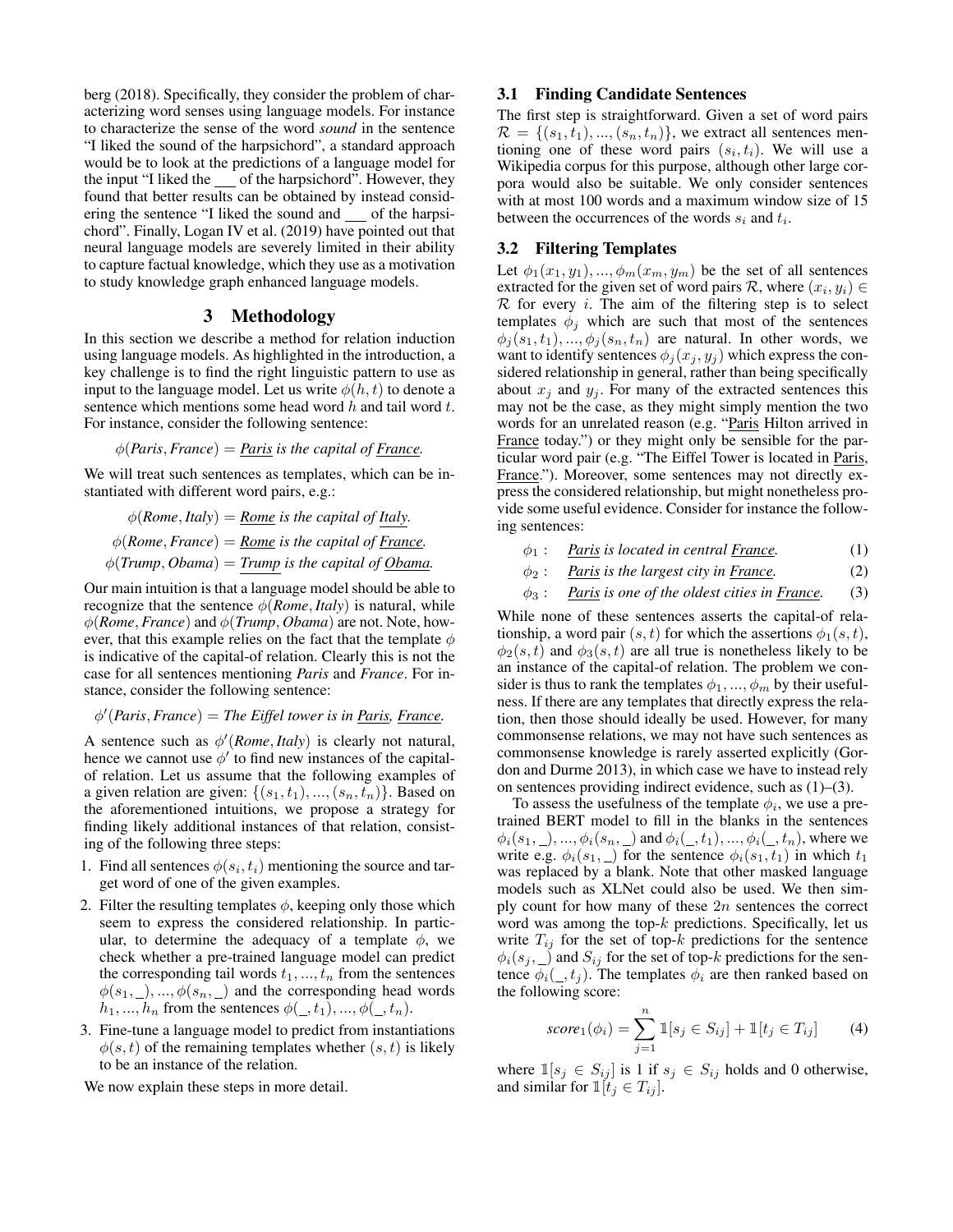Given the large number of extracted sentences and the possibly large set of pairs in  $\mathcal{R}$ , applying this score to all sentences would be prohibitively expensive. Therefore, we first select a subset of the templates  $\phi_1, ..., \phi_m$  based on a faster scoring function. In particular, for each sentence  $\phi_i(x_i, y_i)$ , we use the language model to obtain the top-k predictions  $T_i$  for the variant  $\phi_i(x_i, \_)$ , and the top-k predictions  $S_i$  for the variant  $\phi_i(\_, y_i)$ . Then we use the following score:

$$
score_2(\phi_i) = |S_i \cap \{s_1, ..., s_n\}| + |T_i \cap \{t_1, ..., t_n\}| \quad (5)
$$

Note that with this score, we only need to make two top- $k$ predictions for each of the sentences, whereas (4) requires us to make  $2n$  predictions for each sentence. The score  $(5)$ intuitively checks whether most of the top- $k$  predictions are of the correct type. In other words, even if the predictions made by the language model are wrong, if they are at least of the correct type (e.g. the name of a country, if we are predicting the tail word of a capital-of relation), we can have some confidence that the template is meaningful.

#### 3.3 Fine-tuning BERT

Let us write  $\psi_1, ..., \psi_k$  for the templates that were selected after the filtering step. It is straightforward to use these templates for link prediction, which is the task of finding a tail word t, given some source word s, such that  $(s, t)$  is an instance of the considered relation. Indeed, to find plausible tail words  $t$ , we can simply aggregate the predictions that are made by a masked language model for the sentences  $\phi_1(s, \_), ..., \phi_k(s, \_)$ . Our main focus, however, is on relation induction. More specifically, given a candidate pair  $(s, t)$  we consider the problem of determining whether  $(s, t)$ is likely to be a correct instance of the considered relation. In this case, it is not sufficient that  $t$  is predicted for some sentence  $\phi_i(s, \_)$ . To illustrate this, consider the following non-sensical instantiation of a capital-of template:

#### *The capital of Macintosh is .*

One of the top predictions<sup>3</sup> by the BERT-Large-Uncased model is *Apple*, which might lead us to conclude that (*Macintosh*, *Apple*) is an instance of the capital-of relation.

Rather than trying to classify a given word pair  $(s, t)$ by filling in blanks, we will therefore use the full sentence  $\phi(s, t)$  as input to the BERT language model, and train a classifier on top of the output produced by BERT. In particular, we use the output vector for the [CLS] token, which has been shown to capture the overall meaning of the sentence (Devlin et al. 2019). Our hypothesis is that the vector  $h_{[CLS]}$ which is predicted for the [CLS] token will capture whether the input sentence is natural or unusual, and thus whether  $(s, t)$  is likely to be a valid instance of the relation. In particular, we add a classification layer that takes the  $h_{[CLS]}$  vector as input and predicts whether the input sentence  $\phi_i(s, t)$ is a correct assertion, i.e. whether the pair  $(s, t)$  is an instance of the considered relation. Note that a single classifier is trained for each given relation (i.e. regardless of which template  $\phi_i$  was used to construct the input sentence). Since

the way in which we use the output from BERT is different from how it was trained, we fine-tune the parameters of BERT while training the classification layer.

The given set  $R$  contains positive examples of word pairs that have the considered relation. However, to train the classifier we also need negative examples. To this end, following Vylomova et al. (2016), we follow two strategies for corrupting the examples from  $R$ . First, for an instance  $(s, t) \in \mathcal{R}$  we use  $(t, s)$  as a negative example (provided that  $(t, s) \notin \mathcal{R}$ ). Second, we also construct negative examples of the form  $(s_i, t_j)$  by combining the source word of one pair from  $R$  with the tail word of another pair.

For the classification layer, we use a linear activation function, with a binary cross-entropy loss. To optimize the loss function, we uses Adam with fixed weight decay and warmup linear schedule.

#### 3.4 Relation Classification

Given a word pair  $(s, t)$ , we obtain k predictions about whether this pair is likely to be an instance of the relation, i.e. one prediction for each considered template. Let us write the corresponding probabilities as  $p_1(s, t), ..., p_k(s, t)$ . To combine these predictions, we consider two strategies. With the first strategy, we predict  $(s, t)$  to be a positive example if  $\max_i p_i(s,t) > 1 - \min_i p_i(s,t)$ . We will refer to this model as BERTmax. In other words, in this case we check whether there is a positive prediction which has higher confidence than any of the negative predictions. For the second strategy, we instead look at an average (or sum) across all templates. In particular, we then predict  $(s, t)$  to be positive if  $\sum_i p_i(s, t) \geq \lambda$ , with  $\lambda$  a threshold which is selected based on held-out tuning data. We will refer to this model as BERT<sup>∗</sup> .

## 4 Experiments

In this section, we experimentally analyze the performance of our method. Our main question of interest is whether the proposed method allows us to model relations in a better way than is possible with pre-trained word vectors.

### 4.1 Experimental Setting

Benchmark datasets. We consider relations taken from the following three standard benchmark datasets:

- the Google analogy Test Set (Google), which contains 14 types of relations with a varying number of instances per relation (Mikolov et al. 2013);
- the Bigger Analogy Test Set (BATS), which contains 40 relations with 50 instances per relation (Gladkova, Drozd, and Matsuoka 2016);
- the DiffVec Test Set (DV) contains 36 relations with a varying number of instances per relation (Vylomova et al. 2016).

Note that while these datasets contain both syntactic and semantic relationships, we can expect that the proposed method is mostly tailored towards semantic relationships.

Experimental design. For all datasets, we consider the corresponding relations in isolation, i.e. we model the relation

<sup>3</sup>The only two higher ranked words were *macintosh* and *mac*.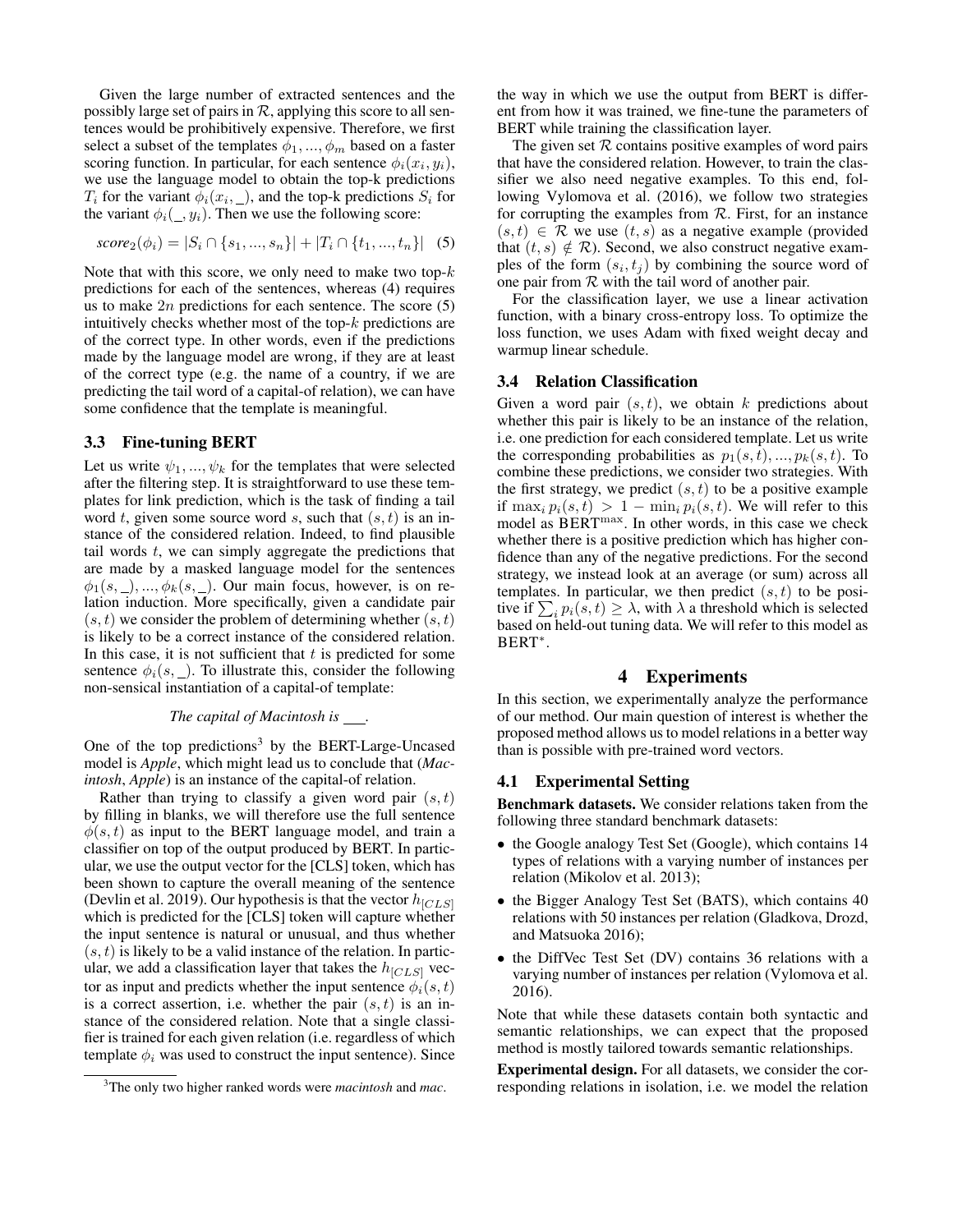|                                            | Google |      |      | <b>DiffVec</b> |      | <b>BATS</b> |      |      |      |
|--------------------------------------------|--------|------|------|----------------|------|-------------|------|------|------|
|                                            | pr     | rec  | f1   | pr             | rec  | f1          | pr   | rec  | f1   |
| $\overline{\mathrm{SVM}}_{\mathrm{glove}}$ | 45.7   | 70.2 | 55.3 | 32.7           | 52.7 | 40.3        | 42.3 | 55.6 | 48.0 |
| $\text{SVM}_{\text{sg}}$                   | 49.4   | 68.9 | 57.5 | 38.5           | 47.2 | 42.4        | 42.9 | 61.3 | 50.4 |
| Trans <sub>glove</sub>                     | 76.9   | 72.5 | 74.6 | 39.6           | 59.6 | 47.5        | 53.4 | 65.6 | 58.8 |
| $Trans_{sg}$                               | 73.1   | 74.3 | 73.6 | 47.3           | 72.6 | 57.2        | 63.1 | 70.6 | 66.6 |
| $\overline{\text{BERT}^{\text{max}}_{50}}$ | 85.2   | 67.1 | 75.0 | 58.1           | 43.4 | 49.6        | 57.3 | 36.5 | 44.5 |
| BERT <sup>max</sup><br>100                 | 86.8   | 69.3 | 77.0 | 59.5           | 46.7 | 52.8        | 60.3 | 41.7 | 49.5 |
| BERT <sup>max</sup><br>1000                | 75.8   | 58.2 | 65.8 | 52.9           | 40.3 | 45.7        | 56.3 | 37.1 | 44.7 |
| $\overline{\text{BERT}^*}_{50}$            | 78.6   | 61.8 | 69.1 | 51.1           | 39.2 | 44.3        | 50.3 | 32.4 | 39.4 |
| $BERT*_{100}$                              | 79.4   | 63.7 | 70.6 | 63.2           | 47.8 | 54.4        | 59.2 | 44.5 | 50.8 |
| $BERT*_{1000}$                             | 76.9   | 51.0 | 61.3 | 53.1           | 38.5 | 44.6        | 57.6 | 35.3 | 43.7 |

Table 2: Overview of the experimental results.

induction task as a binary classification problem. To this end, for a given relation, we first split the set of available examples in two sets: a training set that contains 90% of words pairs and a test set that contains the remaining 10%. We use the examples from the training set to find relevant sentences (i.e., sentences where these word pairs in the relation co-occur) from the English Wikipedia corpus<sup>4</sup>. These sentences are filtered to find predictive patterns, and to train the classifiers and fine-tune the BERT-Large-Uncased language model<sup>5</sup>. To filter the set of templates, we first select the top 1000 templates using (5), for each considered relation. We then select the  $K$  most promising templates among them, using (4). We will separately show results for  $K = 50$ ,  $K = 100$  and  $K = 1000$ .

The test set is used to evaluate the model. Note that the test set only contains positive examples. To generate negative test examples, we follow the strategies proposed by Vylomova et al. (2016). First, we consider the two strategies that we also used for generating negative examples for training the classifiers. In particular, for each pair  $(s, t)$  in the test set, we add  $(t, s)$  as a negative example, and for each source word s in the test set, we randomly sample two target words from the test set (provided that the test set contains enough pairs), each time verifying that the generated negative examples do not in fact occur as positive examples. Furthermore, for each positive example, we also randomly select an instance from one of the other relations. Finally, for each positive example, we generate one random word pair from the set of all words that occur in the dataset. This ensures that the evaluation involves negative examples that consist of related words as well as negative examples that consist of unrelated words. Note that the number of negative examples is thus five times higher than the number of positive examples, which makes the task quite challenging.

Baselines. The use of word vector differences is a common choice for modelling relations using pre-trained word embeddings. As a first baseline we will consider a linear SVM classifier, but with more informative features than the vector difference. In particular, following Vu and Shwartz (2018)

we will represent a given word pair  $(s, t)$  as  $s \oplus t \oplus (s \odot t)$ , where we write  $oplus$  for vector concatenation, s and t are the vector representations of s and t, and we write  $s \odot t$  for the component-wise product of s and t. As a second baseline, we will use the model from Bouraoui, Jameel, and Schockaert (2018), which learns a Gaussian distribution over vector differences that are likely to correspond to word pairs from the considered relation. This distribution is combined with two other Gaussian distributions, which respectively capture the distribution of words that are likely to appear as source words (in valid instances of the relation) and the distribution of words that are likely to appear as target words. We refer to this baseline as *Trans*. It was shown in (Bouraoui, Jameel, and Schockaert 2018) to outperform SVM classifiers trained on the vector difference. Note that while the SVM baseline uses the same positive and negative examples for training as our model, the *Trans* baseline is a generative model which only uses the positive examples.

Word representation. As static word embeddings for the baselines, we will use the Skip-gram word vectors that were pre-trained from the 100B words Google News data set<sup>6</sup> (SG-GN) and GloVe word vectors which were pre-trained from the 840B words Common Crawl data set<sup>7</sup> (GloVe-CC).

## 4.2 Results

An overview of the results is presented in Table 2. In this table, for our model, we show results for three different values of  $K$  (i.e. the number of selected templates after filtering), which are indicated in subscript. We can see that there are no consistent differences between the BERT<sup>max</sup> and BERT<sup>\*</sup> variants, and that the choices  $K = 100$  outperforms  $K = 50$ and  $K = 1000$ . Note that the choice  $K = 1000$  corresponds to a setting where the scoring function (5) is not used. The weaker performance for that setting thus clearly shows the usefulness of our proposed scoring function. When comparing the results to the baselines, we can see that our model does not consistently outperform the *Trans* baseline. This is most notable in the case of BATS, where *Trans* performs overall much better. However, this is not unexpected given that these datasets contain a large number of morphological

<sup>4</sup>We used the dump of May 2016.

<sup>5</sup>We used the BERT implementation available at https://github. com/huggingface/transformers

<sup>6</sup> https://code.google.com/archive/p/word2vec/

<sup>7</sup> https://nlp.stanford.edu/projects/glove/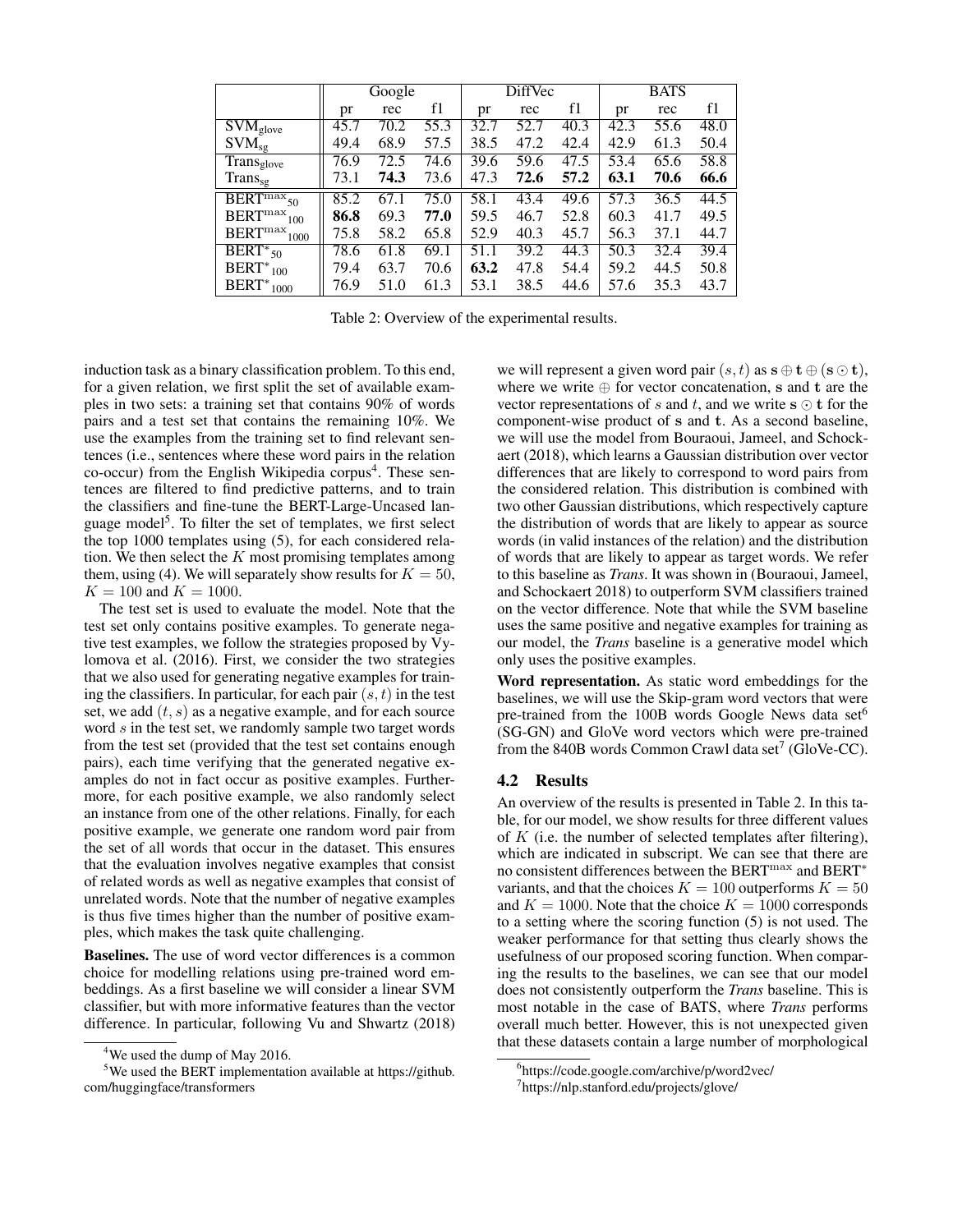|               | Google                   | $Trans_{sg}$ | $\overline{\mathrm{SVM}}_{\mathrm{sg}}$ | $BERT_{100}^{max}$ |
|---------------|--------------------------|--------------|-----------------------------------------|--------------------|
|               | gram1-adj-to-adv         | 63.5         | 51.2                                    | 49.9               |
|               | gram2-opposite           | 59.2         | 49.6                                    | 68.5               |
|               | gram3-comparative        | 79.7         | 62.1                                    | 78.4               |
|               | gram4-superlative        | 88.3         | 49.4                                    | 86.6               |
|               | gram5-present-participle | 70.1         | 56.1                                    | 68.9               |
| Morphological | gram6-nationality-adj    | 63.8         | 58.3                                    | 79.6               |
|               | gram7-past-tense         | 80.1         | 54.2                                    | 67.6               |
|               | gram8-plural             | 72.9         | 68.9                                    | 48.8               |
|               | gram9-plural-verbs       | 69.4         | 51.1                                    | 65.8               |
|               | currency                 | 82.3         | 60.1                                    | 93.6               |
| Semantic      | capital-common-countries | 82.3         | 73.4                                    | 91.2               |
|               | capital-world            | 78.1         | 62.0                                    | 89.5               |
|               | family                   | 72.7         | 52.3                                    | 88.2               |
|               | city-in-state            | 68.4         | 57.2                                    | 79.6               |

Table 3: Breakdown of results for the Google analogy dataset (F1).

relationships (often also referred to as syntactic relations in this context), and there is not reason to expect why our proposed method should be able to perform well on such relations. For instance, we are unlikely to find many meaningful templates which express that  $t$  is the plural of  $s$ .

Therefore, in Tables 3–5, we compare the performance for the individual relations contained in the three datasets. In this case, we only show results for the BERT $_{100}^{max}$  variant of our model. The results on the Google analogy dataset in Table 3 clearly show that for semantic relations, our model substantially outperforms the two baselines. This is most clear for the *family* relation (e.g. "boy is to girl like brother is to sister"), where we observe an improvement of more than 15 percentage points over *Trans* and almost 36 percentage points over the SVM. This is especially surprising, since the family relation is largely about gender differences, which are normally captured well in word embeddings. For the morphological relations, as expected, our approach was outperformed by the *Trans* baseline. Note that this does not reflect the ability of language models to capture morphological relations, as neural language models are in fact known to be particularly strong in that respect. Rather, this is a consequence of the way in which our templates are obtained, and the fact that morphological relations are typically not explicitly asserted in sentences.

The results for DiffVec in Table 4 follow a similar pattern. For the morphological relations, in this case, our model performs particularly poorly. For instance, for the *Verb 3rd* relation (e.g. *accept*-*accepts*), the *Trans* baseline achieves an F1 score of 97.0, compared to only 20.3 for our model. As already mentioned, however, it is not unexpected that our model is unsuitable for such relations. More surprising, perhaps, is the fact that our model also performs poorly on lexical relations such as hypernymy, where the *Trans* baseline achieves an F1 score of 73.6 compared to only 54.3 for our model. For the other types of relations however, our model consistently outperforms the baseline (with the *Expression* relation as the only exception). These other relations are about attributive knowledge, causality, and other forms of commonsense knowledge.

|              | DiffVec                   |                   |                   | Transsg SVMsg BERT <sup>max</sup> |
|--------------|---------------------------|-------------------|-------------------|-----------------------------------|
|              | Action:ObjectAttribute    | 19.2              | $\overline{20.1}$ | 35.2                              |
| Attr.        | Object:State              | 56.2              | 32.1              | 58.0                              |
|              | Object:TypicalAction      | 25.3              | 35.4              | 49.0                              |
|              | Action/Activity:Goal      | 31.9              | 29.3              | 57.1                              |
|              | Agent:Goal                | 43.5              | 36.7              | 53.9                              |
|              | Cause:CompensatoryAction  | 59.1              | 46.8              | 63.4                              |
| Causality    | Cause: Effect             | 63.4              | 42.4              | 64.0                              |
|              | EnablingAgent:Object      | 34.3              | 45.5              | 58.7                              |
|              | Instrument: Goal          | 56.8              | 41.2              | 60.5                              |
|              | Instrument:IntendedAction | 62.9              | 39.2              | 68.8                              |
|              | Prevention                | 70.1              | 53.2              | 72.1                              |
|              | Collective noun           | $\overline{55.6}$ | 40.8              | 38.1                              |
|              | Hyper                     | 73.6              | 41.5              | 54.3                              |
| _exical      | Lvc                       | 75.0              | 75.6              | 37.4                              |
|              | Mero                      | 64.6              | 41.4              | 47.5                              |
|              | Event                     | 50.2              | 39.8              | 57.8                              |
|              | Concealment               | 42.1              | 32.4              | 52.7                              |
|              | Expression                | 80.3              | 52.3              | 79.3                              |
|              | Knowledge                 | 70.1              | 51.4              | 72.4                              |
| Commonsense  | Plan                      | 56.5              | 32.3              | 62.3                              |
|              | Representation            | 48.2              | 39.7              | 50.1                              |
|              | Sign:Significant          | 38.1              | 30.2              | 41.1                              |
|              | Attachment                | 36.4              | 41.0              | 52.9                              |
|              | Contiguity                | 61.2              | 32.8              | 70.8                              |
|              | Item:Location             | 28.1              | 32.1              | 54.2                              |
|              | Loc:Action/Activity       | 74.8              | 51.3              | 77.4                              |
|              | Loc:Instr/AssociatedItem  | 42.0              | 44.9              | 69.0                              |
|              | Loc:Process/Product       | 47.2              | 56.6              | 64.3                              |
|              | Sequence                  | 62.8              | 50.2              | 74.9                              |
|              | Time:Action/Activity      | 57.2              | 53.7              | 59.1                              |
| Morphologica | Noun Singplur             | 53.0              | 38.5              | 33.5                              |
|              | Prefix re                 | 71.5              | 30.2              | 19.6                              |
|              | Verb 3rd                  | 97.0              | 38.4              | 20.3                              |
|              | Verb 3rd Past             | 95.3              | 32.2              | 21.9                              |
|              | Verb Past                 | 82.1              | 61.3              | 26.6                              |
|              | Vn-Deriv                  | 75.5              | 63.1              | 25.0                              |

Table 4: Breakdown of results for the DiffVec dataset (F1).

Finally, for BATS (Table 5) we see poor performance on morphological relations, mixed performance on lexical relations such as hypernymy and meronymy, and strong results for encyclopedic relations, which is in line with the results we obtained for the other datasets. Note in particular that the model was able to obtain reasonable results for the hascolor relation (*thing:color*), which was not possible with the simple hand-coded pattern we used in Table 1.

#### 4.3 Qualitative analysis

Finally, we shed some light on the kinds of templates that were identified with our method (see Section 3.2). Table 6 shows five templates which were obtained for the *currency* and *capital-of* relations. The first three examples on the right are templates which all explicitly mention the *capital-of* relationship, but they offer more linguistic context than typical manually defined templates, which makes the sentences more natural. In general, we have found that BERT tends to struggle with shorter sentences. There are also patterns that give more implicit evidence of a capital-of relationships, such as the two last ones for the *capital-of* relation. These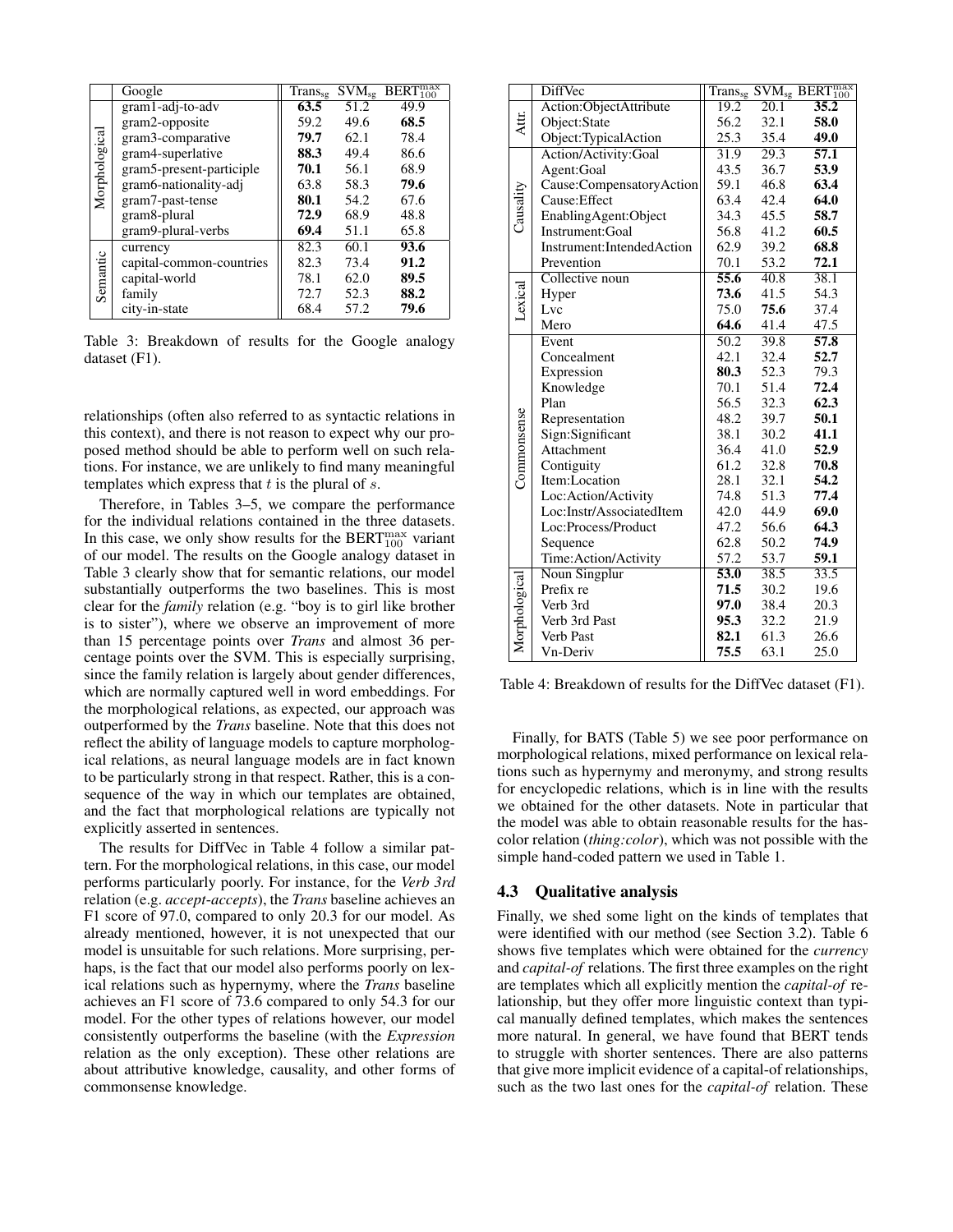| Currencv                                                                                 | <b>Capital-of</b>                                                                   |
|------------------------------------------------------------------------------------------|-------------------------------------------------------------------------------------|
| Sales of all products and services traded online in * in 2012 counted 311.6 billion *    | Summer olympics, which were in *, the capital of the home country, *                |
| As is often the case in *, lottery ticket prices above the 80 * threshold are negotiable | The main international airport serves *, the capital of and most populous city in * |
| The Government of * donated 300 million * to finance the school's construction in 1975   | It is located in $*$ , the capital of $*$                                           |
| On his return to $*$ , he had made 18,000 $*$ on an initial investment of 4,500          | In 2006, he portrayed John Morton on a tour of * arranged by the US Embassy in *    |
| The cost of vertebroplasty in $*$ as of 2010 was 2,500 $*$                               | At the time, Jefferson was residing in *, while serving as American Minister to *   |

Table 6: Automatically-extracted templates filtered by BERT associated with the *currency* and *capital-of* relations from the Google analogy dataset.

|               | <b>BATS</b>             |      |                   | $\overline{\mathrm{Trans}_{\mathrm{sg}}}$ $\overline{\mathrm{SVM}_{\mathrm{sg}}}$ $\overline{\mathrm{BERT}_{100}^{\mathrm{max}}}$ |
|---------------|-------------------------|------|-------------------|-----------------------------------------------------------------------------------------------------------------------------------|
|               | Regular plurals         | 76.3 | $\overline{40.8}$ | 35.0                                                                                                                              |
|               | Plurals - orth. changes | 76.0 | 48.1              | 25.5                                                                                                                              |
|               | Comparative degree      | 76.2 | 47.5              | 50.2                                                                                                                              |
|               | Superlative degree      | 82.1 | 59.5              | 53.3                                                                                                                              |
|               | Infinitive: 3Ps.Sg      | 82.0 | 59.8              | 25.5                                                                                                                              |
|               | Infinitive: participle  | 79.4 | 62.7              | 33.3                                                                                                                              |
|               | Infinitive: past        | 70.9 | 52.0              | 35.1                                                                                                                              |
|               | Participle: 3Ps.Sg      | 78.3 | 62.9              | 29.9                                                                                                                              |
|               | Participle: past        | 76.3 | 56.7              | 36.7                                                                                                                              |
|               | 3Ps.Sg: past            | 86.4 | 65.8              | 25.9                                                                                                                              |
| Morphological | Noun+less               | 62.5 | 43.8              | 26.6                                                                                                                              |
|               | Un+adj                  | 71.2 | 40.5              | 28.8                                                                                                                              |
|               | Adj+ly                  | 73.0 | 39.8              | 35.5                                                                                                                              |
|               | Over+adh./Ved           | 71.1 | 41.5              | 36.7                                                                                                                              |
|               | Adj+ness                | 72.5 | 53.6              | 30.5                                                                                                                              |
|               | Re+verb                 | 75.1 | 56.8              | 33.9                                                                                                                              |
|               | Verb+able               | 73.8 | 55.3              | 25.4                                                                                                                              |
|               | Verb+er                 | 60.2 | 53.3              | 42.3                                                                                                                              |
|               | Verb+ation              | 58.9 | 46.6              | 28.8                                                                                                                              |
|               | Verb+ment               | 60.6 | 48.1              | 40.7                                                                                                                              |
|               | Hypernyms animals       | 63.6 | 64.5              | 71.8                                                                                                                              |
|               | Hypernyms misc          | 78.1 | 56.2              | 78.8                                                                                                                              |
|               | Hyponyms misc           | 54.6 | 50.9              | 61.3                                                                                                                              |
|               | Meronyms substance      | 53.1 | 37.8              | 50.4                                                                                                                              |
|               | Meronyms member         | 70.2 | 57.1              | 56.6                                                                                                                              |
| Lexica        | Meronyms part-whole     | 49.5 | 52.3              | 58.2                                                                                                                              |
|               | Synonyms intensity      | 46.7 | 35.6              | 50.8                                                                                                                              |
|               | Synonyms exact          | 41.3 | 29.9              | 48.7                                                                                                                              |
|               | Antonyms gradable       | 49.3 | 51.9              | 48.5                                                                                                                              |
|               | Antonyms binary         | 49.6 | 33.3              | 54.5                                                                                                                              |
|               | Capitals                | 68.6 | $\overline{52.1}$ | 73.2                                                                                                                              |
| Encyclopedic  | Country:language        | 62.8 | 53.5              | 69.5                                                                                                                              |
|               | UK city: county         | 61.6 | 48.0              | 71.8                                                                                                                              |
|               | <b>Nationalities</b>    | 83.3 | 61.5              | 84.4                                                                                                                              |
|               | Occupation              | 61.8 | 49.9              | 72.6                                                                                                                              |
|               | Animals young           | 51.2 | 50.7              | 68.2                                                                                                                              |
|               | Animals sounds          | 60.1 | 45.9              | 63.1                                                                                                                              |
|               | Animals shelter         | 45.8 | 45.2              | 63.3                                                                                                                              |
|               | thing:color             | 75.6 | 58.9              | 76.5                                                                                                                              |
|               | male:female             | 76.9 | 49.3              | 79.0                                                                                                                              |

Table 5: Breakdown of results for the BATS dataset (F1).

capture indirect evidence, e.g. the fact that embassies are usually located in the capital of a country.

We also carried out a preliminary comparison with the kind of short manually defined patterns that have been used in previous works. In our setting, we found the performance of such manually specified templates to be poor, which could suggest that BERT struggles with short sentences. In Table 7 we show some examples of simple hand-crafted templates

| <b>Dataset</b> | <b>Manual template</b>     | <b>Relation</b>            | <b>Score</b>     |      |
|----------------|----------------------------|----------------------------|------------------|------|
|                |                            |                            | <b>Hand Auto</b> |      |
| Google         | $*$ is the capital of $*$  | capital-world $\vert$ 51.4 |                  | 89.5 |
|                | $*$ is the currency of $*$ | currency                   | 46.2             | 93.6 |
| DiffVec        | $*$ is found in the $*$    | item:location   28.6       |                  | 54.2 |
|                | * is used to conceal *     | concealment                | 125.7            | 52.7 |

Table 7: Hand-crafted templates associated with specific relations and their F1 scores. The score obtained with our automatic pipeline is shown as reference under "Auto".

in the line of Petroni et al. (2019) and their performance in comparison with our automatically-constructed ones. Note that the results are not strictly comparable as our model uses multiple templates. However, this result does reinforce the importance of using automatic methods to extract templates. Moreover, for many of the diverse relationships which can be found in DiffVec, for example, it can be difficult to come up with meaningful patterns manually.

## 5 Conclusions

We have studied the question of whether, or to what extent, relational knowledge can be derived from pre-trained language models such as BERT. In particular, we have shown that high-quality relational knowledge can be obtained in a fully automated way, without requiring any hand-coded templates. The main idea is to identify suitable templates using a text corpus, by selecting sentences that mention word pairs which are known to be instances of the considered relation, and then filtering these sentences to identify templates that are predictive of the relation. We have experimentally obtained strong results, although the method is not suitable for all types of relations. In particular, as could be expected, we found that our proposed method is not suitable for morphological relations. More surprisingly, we also found that it performs broadly on par with methods that rely on pretrained word vectors when it comes to lexical relations such as meronymy and hypernymy. However, for relations that require encyclopedic or commonsense knowledge, we found that our model consistently, and often substantially, outperformed methods relying on word vectors. This shows that the BERT language model indeed captures commonsense and factual knowledge to a greater extent than word vectors, and that such knowledge can be extracted from these models in a fully automated way.

Acknowledgments. Steven Schockaert was funded by ERC Starting Grant 637277.